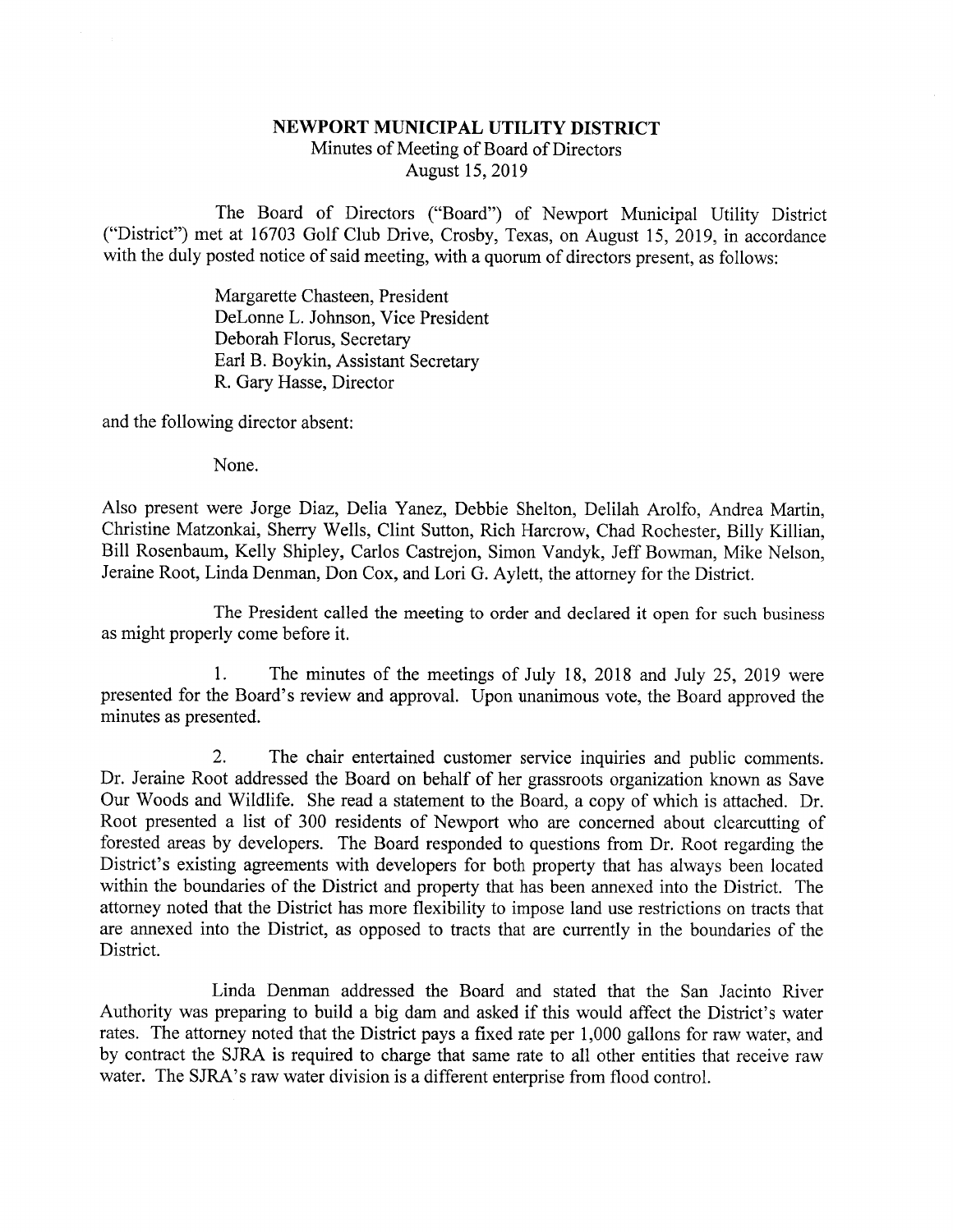Don Cox addressed the Board and asked if the upcoming bond issue was going to be for infrastructure improvements only. The Board noted that the amount and content of the capital improvements plan is going to be finalized at today's meeting later on the agenda.

3. Delia Yanez presented a tax assessors/collector's report, a copy of which is attached. The District's 2018 taxes were 98.07% collected, and all prior years were over 99% collected. There were six checks presented and one check was voided due to misprint. Upon unanimous vote, the Board approved the tax assessor/collector's report as presented.

4. Jorge Diaz presented a bookkeeper's report, a copy of which is attached. Upon unanimous vote, the Board approved the bookkeeper's report as presented and authorized payment of checks listed thereon.

5. The Board next discussed the developers' reports Carlos Castrejon reported on activities of Lennar. He stated that for Newport Section 7 partial replat 3, the developer is wrapping up construction of water, sewer and drainage this week. Plans for Section 7 partial replat 4 are under review by various agencies. Lennar has had 36 sales year-to-date.

Chad Rochester presented a report on behalf of his development. Water, sewer, drainage construction in Section 6 is 80% complete. The detention pond in Section 10 is 90% complete, and water, sewer and drainage construction is beginning. Paving in Section 6 should start within a month.

Chad Rochester reported on the status of the Section 9 detention pond. The soil in the pond area was high in pH, so the developer is going to try a different "recipe" for hydromulch to establish turf. The Section 10 utility contractor will take care of installation of the culvert adjacent to the pond after they wrap up the water, sewer and drainage construction.

6. The Board reviewed the District's operations report, a copy of which is attached. The District had 99% water accountability. The wastewater treatment plant operated with no permit violations. The Seven Oaks lift pump No.1 was installed today and is no longer a pending item on the operator's report.

Rich Harcrow presented a report on District work. The District operator performed hydrant maintenance on 66 hydrants. The operator is planning to smoke test on August 26, 2019 in Section 1 and will publicize it on the website and use text and email alerts.

On July 27, 2019, the District operator attended the ISO meeting at the fire department, along with Directors Chasteen and Hasse. The fire department is trying to lower the ISO so that residents will have a better insurance rating, and the fire department recommended that the District conduct fire hydrant maintenance and inspections on an annual basis. Director Chasteen reported that on behalf of the District, she requested that the fire department conduct ongoing training with the District operators and keep an open line of communications regarding fire hydrants and District equipment.

The operator noted that 57 hydrants were tested during the month. Eleven were found to be non-operational and replacements have been ordered. New hydrants cost between \$1,000 to \$1,800 depending on height.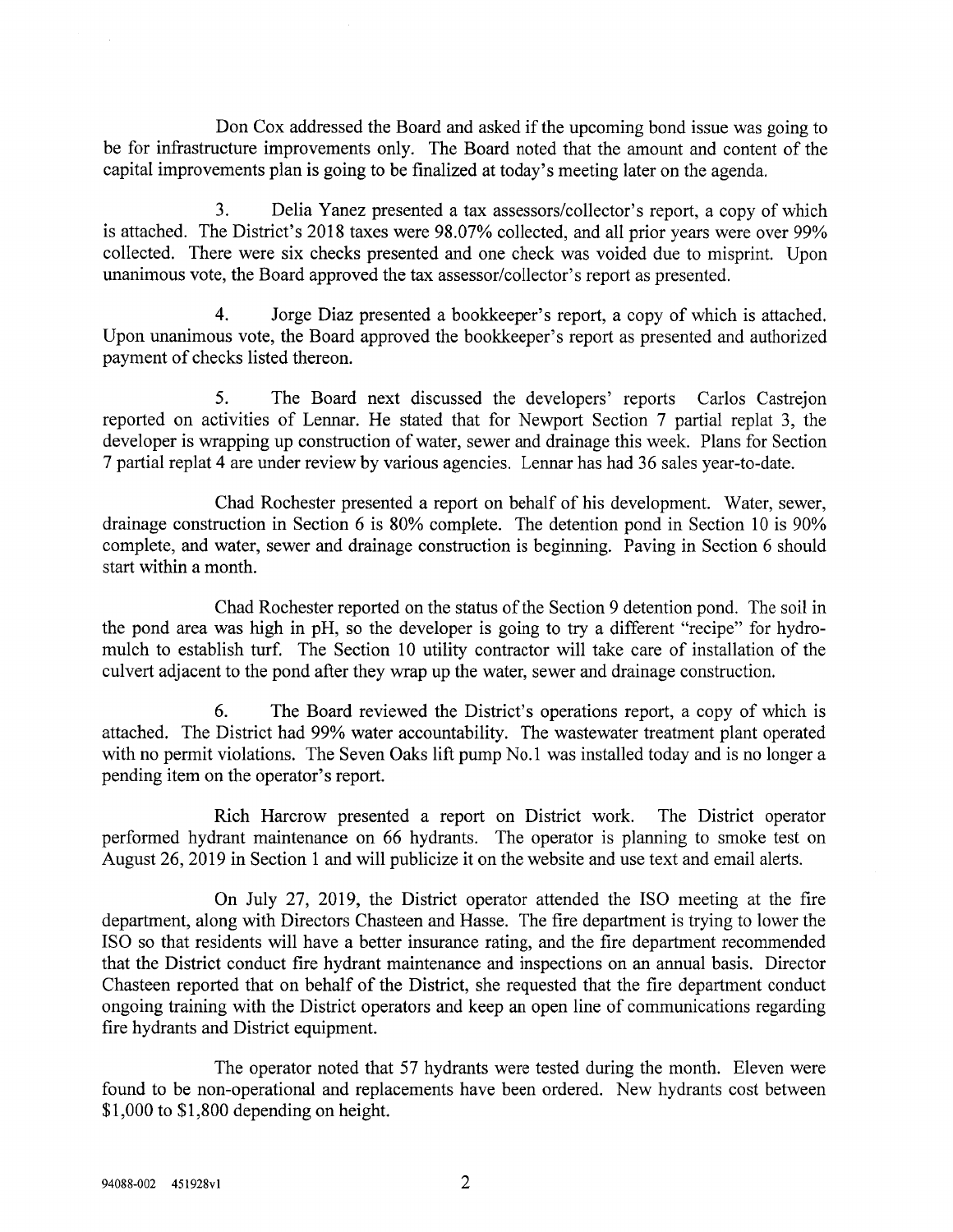Andrea Martin presented the billing and collections report. Total current payments were \$363,607.89, while total current billing was \$351,550.39. The total current arrears as of today's meeting was \$27,087.46.

Christine Matzonkai reported on the status of FEMA projects. The District still has three pending projects including a sanitary sewer project with an estimated cost of \$601,773.50, the building replacement at the wastewater treatment plant at a cost of \$212,467.50, and berm erosion repairs at a cost of \$6,711.95. FEMA conducted an audit of the District's insurance coverage to make certain that the District will not receive payments from FEMA that should have been paid by the insurance carrier. On behalf of the District, the operator requested another six month extension on the permanent work claims with FEMA. Upon unanimous vote, the Board approved all operations, and billing and collections reports.

7. The Board discussed the parks and recreational facilities report. The operator installed and later removed temporary shade structures at the park. 844 key fobs have been issued. The operator repaired a leak at the splash pad meter and power washed the concrete areas. Two parties were approved. Upon unanimous vote, the Board approved the parks and recreational facilities report as presented.

attached.

8. Bill Rosenbaum presented a District engineer's report, a copy of which is

In Newport Section 6 Partial Replat 1 and Section 10 Partial Replat 1, the engineer received Pay Application No. 1 for water, sewer and drainage construction in the amount of \$260,136.59. The engineer confirmed that the pay application is correct and recommended that the Board concur with the developer's payment of the pay application. For Partial Replat 4 in Newport Section 7, the engineer recommended that the District execute a letter notifying Harris County that the District will maintain the detention pond when it is complete. The engineer also reviewed Pay Application No. 1 to Crostex and recommended that the Board concur with the developer's payment of the pay application.

The developer on behalf of the District solicited bids for a clearing and grubbing project in Newport Section 7 Partial Replat 4 and 5. The low bid was submitted by K&K Earthworks in the amount of \$207,590. Only part of the contract will be reimbursable. The engineer recommended that the Board concur with award of the contract to K&K Earthworks.

The engineer met with Harris County staff regarding their review of plan comments for the generator platform at the sewage treatment plant. The County informed the engineer that they want the platform foundation to extend 20-feet below natural ground and a channel study to be performed to show that there is no impact on the floodway to the proposed structure. According to the engineer, the District has three options to resolve the issue before proceeding forward: option 1 would be lengthen the foundations to 20-feet deep and perform a channel study at a cost of \$50,000 to \$80,000. Option 2 would be to perform a geotechnical, structural and drainage study to refute the need for the additional foundation, but the engineer did not recommend this as it has a low probability of success. Option 3 would be to remap the wastewater treatment plant out of the San Jacinto floodway. The cost of option 3 would be \$40,000 and, if successful, the site would be removed from the floodway but remain in the flood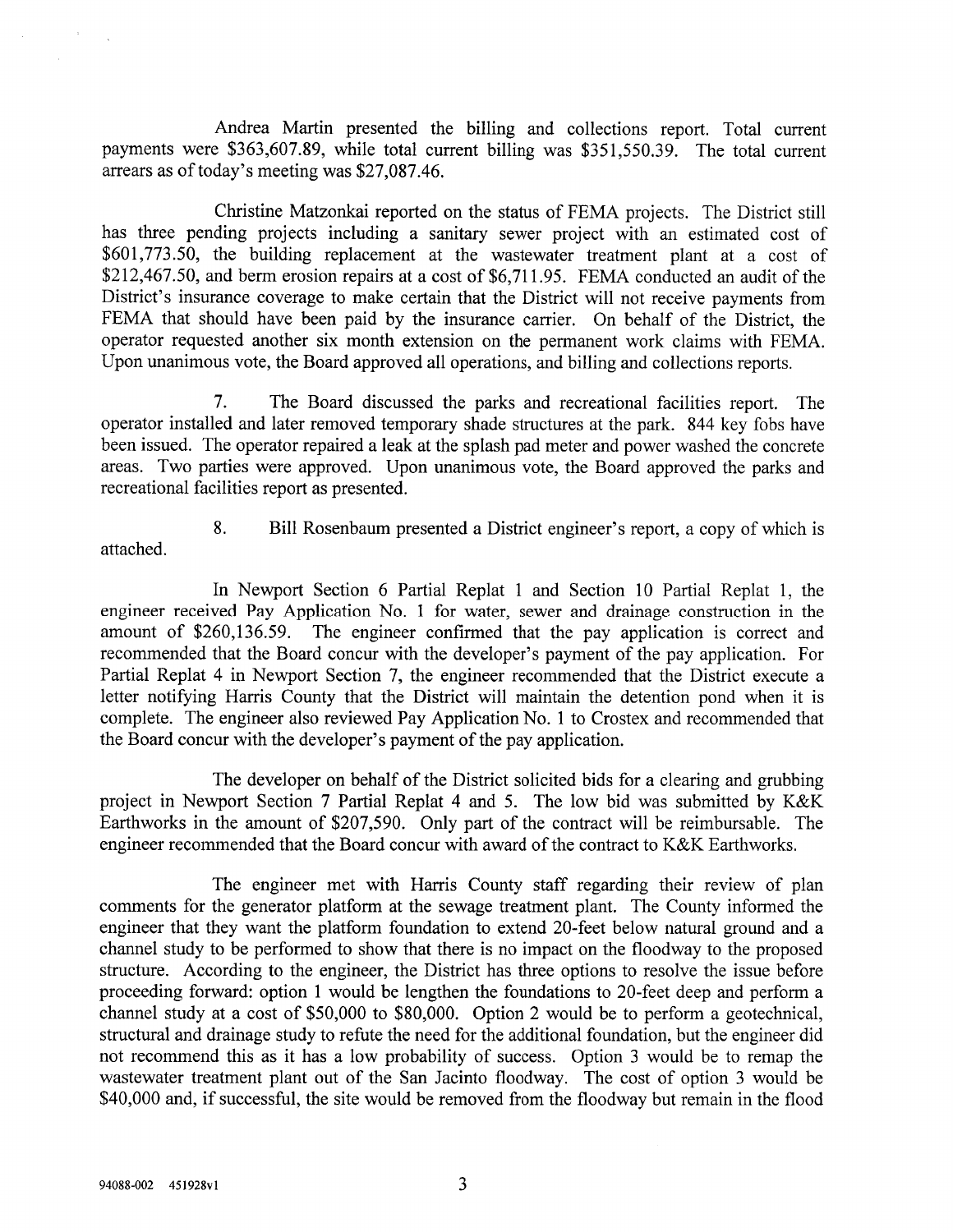plain. The District would not have to construct the 20-feet deep foundations or conduct a channel study. The engineer recommended proceeding with Option 3 as soon as possible, and the Board concurred.

The engineer reported that Bond Issue No. 6 has been declared administratively complete by the Texas Commissions on Environmental Quality.

The engineer discussed the capital improvement plan and bond capacity study. The District previously held a workshop meeting and has considered draft build-out projections. The engineer revised the groundwater reduction plan schedule and the timing of the next surface water treatment plant expansion. This required an update to the capital improvements plan. The engineer estimates that the District will need a wastewater treatment plant expansion between 2020 and 2024. With regard to groundwater reduction, in 2025, the portion of the District in Subsidence District Area 3 will have to restrict its groundwater to 40%. If MUD 525's growth projections had been accurate, the District expansion would need to take place in 2022 to accommodate the District and MUD 525. The District may be able to delay expansion for another year or two. The engineer recommended that the District stay two years ahead on planning of surface water treatment plant and wastewater treatment plant expansions. In addition, the engineer recommended that the District have a backup water well. It was his opinion that the District should cap Water Well No. 2 and drill a new well on the District's surface water treatment plant site. In summary, the District engineer believes that the District's capital improvements needs for the next 10 years will require an additional \$70 million in voted bond authority.

Finally, the engineer noted that he had preliminary discussions with the Medico family, which owns 330 acres in the boundaries of Harris County WCID 70. They have this property under contract with Crosby Independent School District for school construction. The engineer has been contacted for some preliminary information.

After discussion, upon unanimous vote, the Board approved the engineer's report as presented and authorized all actions as recommended by the engineer.

The engineer discussed engineering assignments that are ready for authorization. The District engineer presented a list of assignments including rehabilitation of Clarifier No. 1 at the wastewater treatment plant, aeration improvements at the wastewater treatment plant, preliminary engineering for the expansion of the wastewater treatment plant, sanitary sewer rehabilitation, rehabilitation of the Tonka Clarifier, replacement of the hydropneumatic tank, and recoating of the elevated storage tank. The engineer noted that bonds have been issued and funds set aside for all of the construction projects except for the Tonka Clarifier and the hydropneumatic tank. While the District may not have construction funds for the Tonka Clarifier and the hydropneumatic tank, preliminary engineering work could be performed using funds from the District's operating account. The Board noted that all of the projects were important. Upon unanimous vote, the Board authorized the engineer to begin engineering work on all of the projects listed on his report.

9. The Board asked that the attorney make the garbage collection report a separate agenda item next month.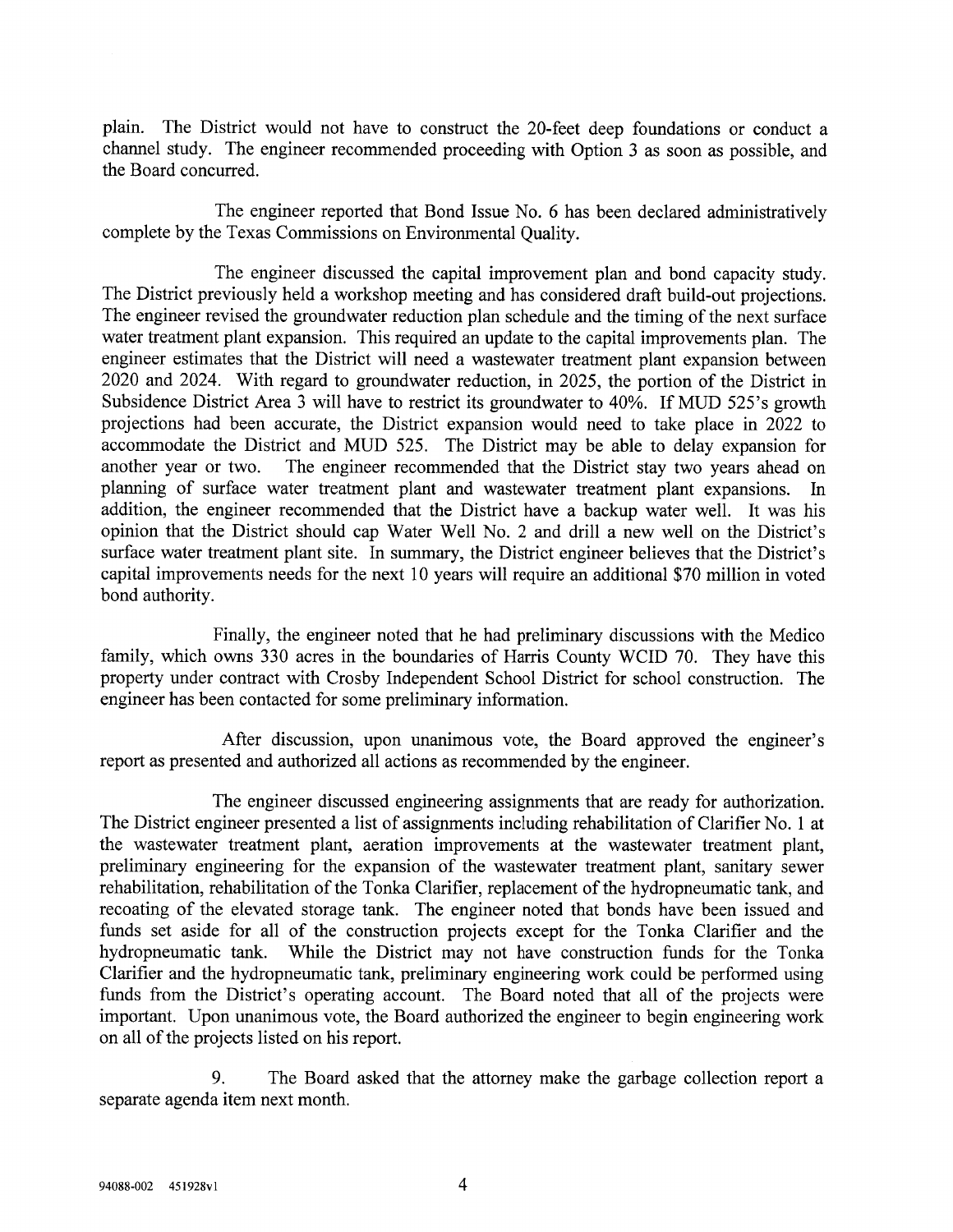10. The Board considered a presentation from TBG Partners regarding design of park improvements. The Board noted that the District is looking to update its parks and trails design. The District has submitted a bond application that includes \$1.4 million for park improvements. TBG gave a presentation on updates to the parks and trails that emphasize nature play. TBG presented its qualifications to perform the work and a list of projects done in other districts and cities. They noted that their design process is to seek community involvement before developing the plans. Their process includes phases for community comment, discovery, development, delivery and post construction evaluation. After discussion, the Board selected TBG as qualified to provide design services and requested that an item be placed on the next agenda to evaluate and consider a contract with them.

11. The Board considered a reserve donation by Lennar. The Board members noted that there appeared to be low spot or drainage issue on the reserve, which is about 35 feet by 120 feet. Lennar committed to fixing the drainage issue before conveying to the District. Upon unanimous vote, the Board agreed to accept donation of the reserve after it has been regraded.

12. The Board considered a contract with BKP Design for architectural design services for the meeting and emergency operations building. The attorney received a standard form of agreement between the District and the architect and had suggested some revisions. The architect's proposed compensation was 7% of the final construction cost of the project. Upon unanimous vote, the Board approved the contract with BKP Design, subject to the attorney's review and final comment.

13. The Board discussed an electricity contract. The District has a current contract with a provider through 2022, but the District's electricity consultant CGP Solutions has indicated that current market prices are favorable and the District can lock in excellent electricity rates for the long term. The Board reviewed some indicative pricing. The attorney noted that electricity prices fluctuate multiple times per day, and the District should select a representative to execute an electricity contract under terms and conditions agreed to by the Board. After discussion, the Board authorized Director Johnson to execute an electricity contract for a term of 36 months at a price not to exceed \$0.033568 per kilowatt hour.

14. Lori Aylett presented an attorney's report on activities undertaken on the District's behalf. She presented two memoranda of law regarding changes made by the last legislative session. She notified the Board that future agendas would begin with a public comment item before the Board takes up its regular business. The attorney also recommended that the Board members create a separate email account and that all District business be conducted to and from the email account dedicated solely for this purpose. The attorney also advised that the information in such email accounts was to be preserved pursuant to the District's records control schedule, which typically provides for a two to four year retention. The attorney also advised the Board that the legislature had rewritten Section 551.143 of the Texas Government Code, also known as the "walking quorum rule." The attorney recommended that directors continue to refrain from communications with other directors regarding District business outside of a Board meeting. The attorney also advised of new laws regarding required infonnation to be placed on water bills and recordings of tax rate hearings made upon a resident's request.

5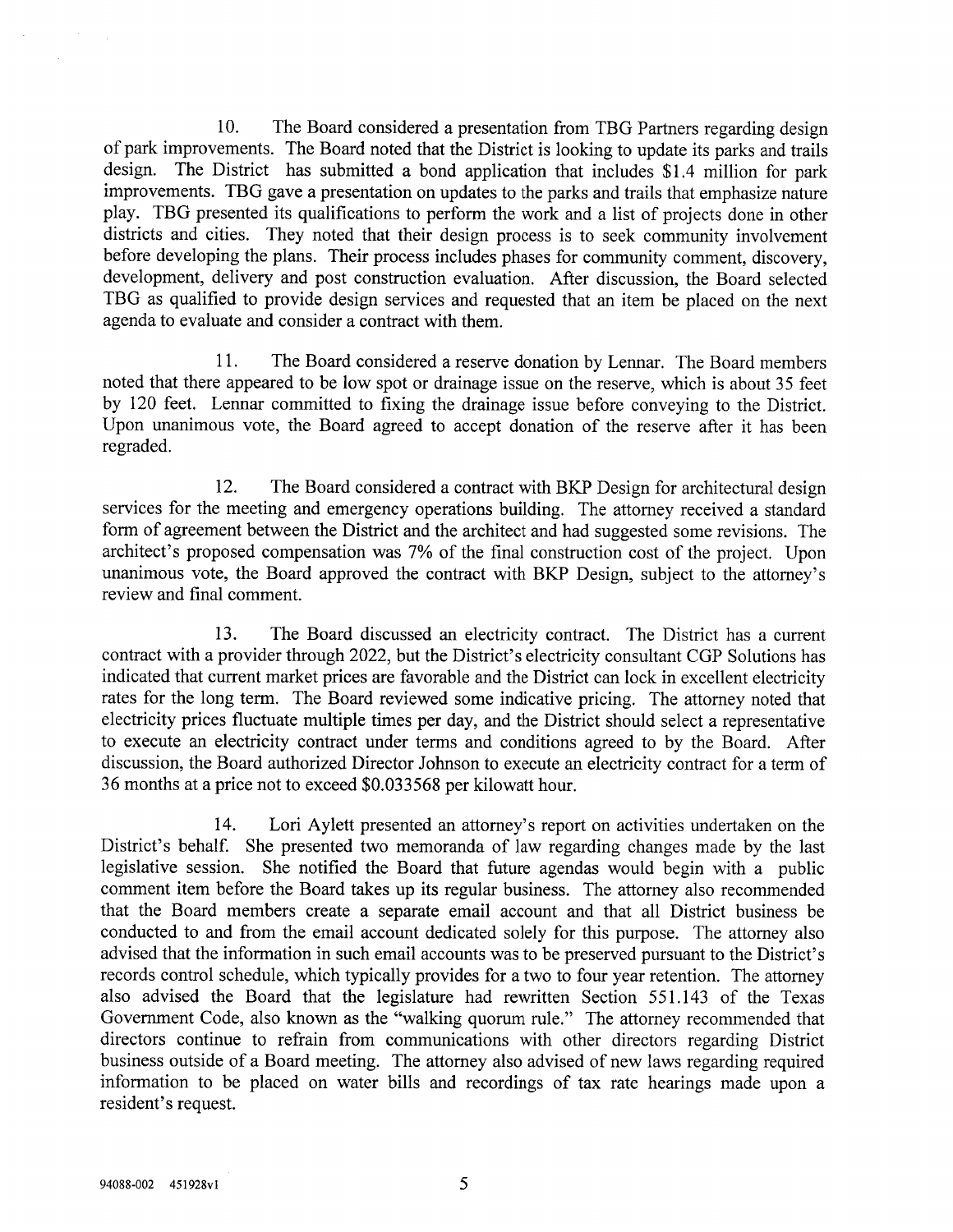15. The Board requested that the attorney contact the website consultant Off Cinco to get a proposal for providing separate email addresses for the Directors to use for District business.

16. The attorney discussed the tap fee payment and letter of credit from the International Union of Operating Engineers. It appears the Union has a temporary tax exemption in place through 2019, and attorney has confirmed this with the Harris County Appraisal District. The attorney will contact the Union to obtain payment of the 2019 amount of \$225,000 and secure the renewal of the letter of credit for an additional year.

17. The attorney presented one groundwater reduction contract with Williams Brothers for 5 million gallons per year for five years. Upon unanimous vote, the Board approved the groundwater reduction agreement as presented.

18. The Board reviewed an acknowledgement and consent letter from T-Mobile West for modification of their antennae facilities at the surface water treatment plant. The attorney reminded the Board that T-Mobile has a long term lease to place cell tower equipment on the District's surface water treatment plant. Pursuant to this letter, T-Mobile wants to replace that equipment. Rich Harcrow noted that there was an issue with a manway access that needed to be corrected. The engineer reviewed the plans and had no objections to their construction work. Upon unanimous vote, the Board approved the consent and acknowledgement, subject to the addition of language of the plans requiring them to fix the manway access issue.

19. The Board discussed public education outreach with regard to District capital improvements and related matters. Simon Vandyk addressed the Board and stated that Touchstone had been discussing capital needs of the District with its residents. Touchstone has conducted one meeting with selected members of the community. The general consensus in the community is that the MUD has been transparent, and residents had very positive things to say about the District's operator. Residents are concerned about the school bonds and they want to be certain that any funds the District receives will not be mismanaged. Residents want to know how to keep the process transparent. Mr. Vandyk noted that residents will want to see maps, pictures, and videos of the work to be performed and will want to updated on how the District is progressing with the capital improvements plan. Hurricane and storm resilience is important to residents, as is preservation of trees and green spaces. It will helpful for the District to provide information on past projects and evidence of a record of good stewardship with taxpayer money. Residents will also want to know what happens if a bond election fails.

Debbie Shelton provided some information regarding the impact to District residents. She noted that her initial calculations were based on a bond election with a principal amount of \$66 million, and the District engineer has now updated this amount to \$70 million. Based on the \$66 million election, the cumulative impact to the average taxpayer would be about \$685 per year if the projects are developed over a 10 year period. If the project timeline pushes out to 15 years, the impact to the average taxpayer would be about \$568. The financial advisor noted that these numbers would increase slightly if the District calls a \$70 million bond election.